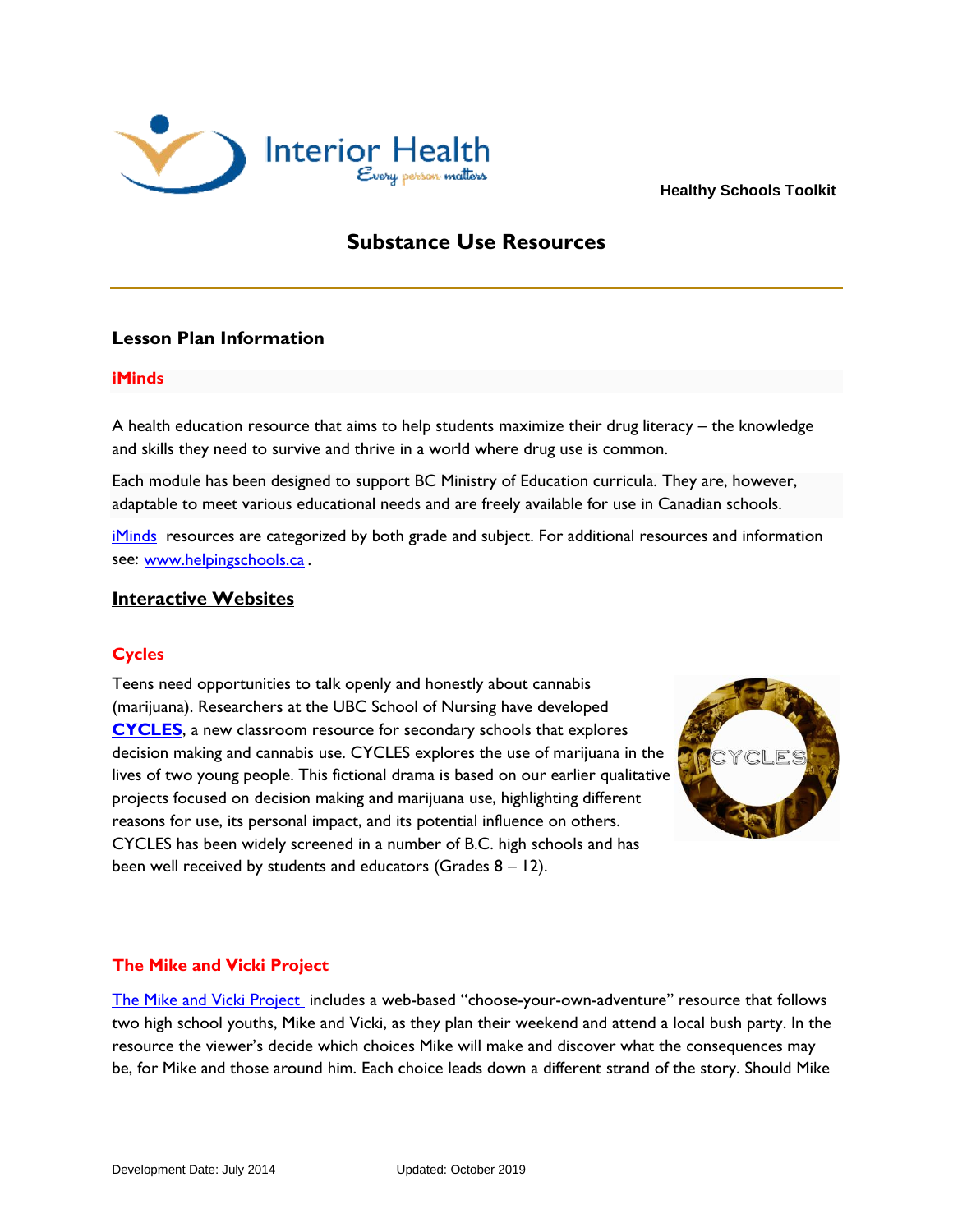take ecstasy? Should he have a drink? Or should he just go home? You choose and then discover how your choice impacts Mike's life, his relationship with Vicki, his friends and family.

#### **Foundry BC** - BC Children's Hospital

Learn more about drugs and other substances, recognize the early signs that may be having a negative impact, and learn how to reduce possible harms at [foundrybc.ca.](https://foundrybc.ca/resource/drug-substance-use/)

#### **Drugs of Abuse -** University of Utah

[Drugs of Abuse](http://learn.genetics.utah.edu/content/addiction/abuse/) allows students to look at the effects of several drugs and their effects on the body.

#### **The Mouse Party –** University of Utah

This interactive computer game shows the effects of drugs on the brains of mice. For more information see the **Mouse Party**.

### **Resources**

#### **Opioid Overdose Resources**

- **BC** [provincial](http://www2.gov.bc.ca/gov/content/overdose) website.
- **Overdose [Prevention](https://www.interiorhealth.ca/YourEnvironment/CommunicableDiseaseControl/Documents/OD%20Prevention.pdf) Tip Sheet Interior Health**
- [Opioid Overdose Information for Schools](-%09https:/www.interiorhealth.ca/sites/Partners/SchoolDistricts/Documents/Opioid%20Overdose%20Information%20for%20Schools.pdf) Interior Health
- [Naloxone](https://player.vimeo.com/video/164669763) Saves Lives 12 minute video

#### **Cannabis (Marijuana) resources**

Teen mental health.org [Cannabis Resources](http://teenmentalhealth.org/cannabis/) for Students, Teachers, Parents and School Based Clinicians

Government of BC **[Get Cannabis Clarity](https://cannabis.gov.bc.ca/)** [Health Link BC](https://www.healthlinkbc.ca/health-feature/cannabis)

Government of Canada [Don't Drive High](https://www.canada.ca/en/campaign/don-t-drive-high.html)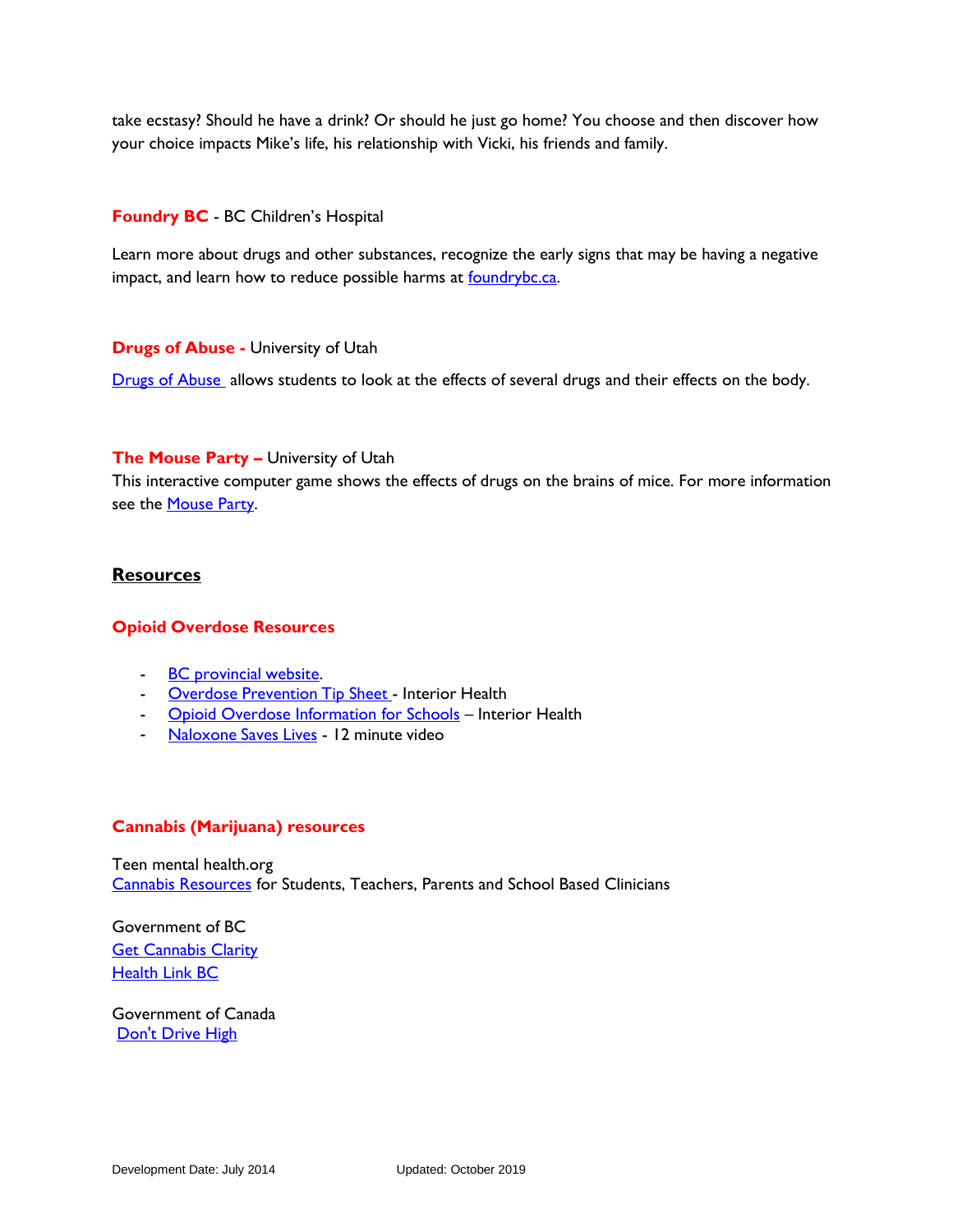Here to Help Fact sheet[-Learn About Cannabis](http://www.heretohelp.bc.ca/factsheet/cannabis)

Government of Canada 2017 Fact Sheet- [Health effects of cannabis](https://www.canada.ca/content/dam/hc-sc/documents/services/campaigns/27-16-1808-Factsheet-Health-Effects-eng-web.pdf) 

Canadian Centre on Substance Use and Addiction Infographics: [Know the Health Risks of Cannabis](https://www.ccsa.ca/know-health-risks-cannabis-infographic) Parents: Help your teen understand what's fact and fiction about marijuana

**[Talking Pot with Youth in Ontario](https://www.ccsa.ca/sites/default/files/2019-03/CCSA-Cannabis-Communication-Guide-2018-en_0.pdf)** [CCSA's Focus on Cannabis](https://www.ccsa.ca/cannabis) [Additional "let's talk cannabis" resources](https://www.ccsa.ca/lets-talk-cannabis)

Department of Justice [Cannabis laws and regulations in Canada](https://www.canada.ca/en/health-canada/services/drugs-medication/cannabis/laws-regulations.html) 

Nova Scotia Early Psychosis Program [Weed Myths](http://weedmyths.ca/)

Canadian Students for Sensible Drug Policy [Sensible Cannabis Education A Toolkit for Educating Youth](https://cssdp.org/uploads/2018/04/Sensible-Cannabis-Education-A-Toolkit-for-Educating-Youth.pdf)

## **Alcohol, cannabis and other drugs**

Centre for Addiction and Mental Health [Fact Sheets](https://www.camh.ca/health-info/mental-illness-and-addiction-index?query=*&facets=filter_tags:EC6B6B756D0141E9AEF735C3D05FFBDA)(various topics)

Parent Action on Drugs [Resources for Youth Audiences](http://parentactionondrugs.org/program-resources/resources-for-youth/)

Healthy Families BC [Alcohol Sense: a resource for everyone](https://www.healthyfamiliesbc.ca/home/articles/topic/alcohol-sense)

## **Reports**

[The BC Adolescent Health Survey Reports](https://www.mcs.bc.ca/download_resources)

Healthy Minds, Healthy People: A Ten-Year Plan to Address Mental Health and Substance Use in British **[Columbia](http://www.health.gov.bc.ca/library/publications/year/2010/healthy_minds_healthy_people.pdf)**